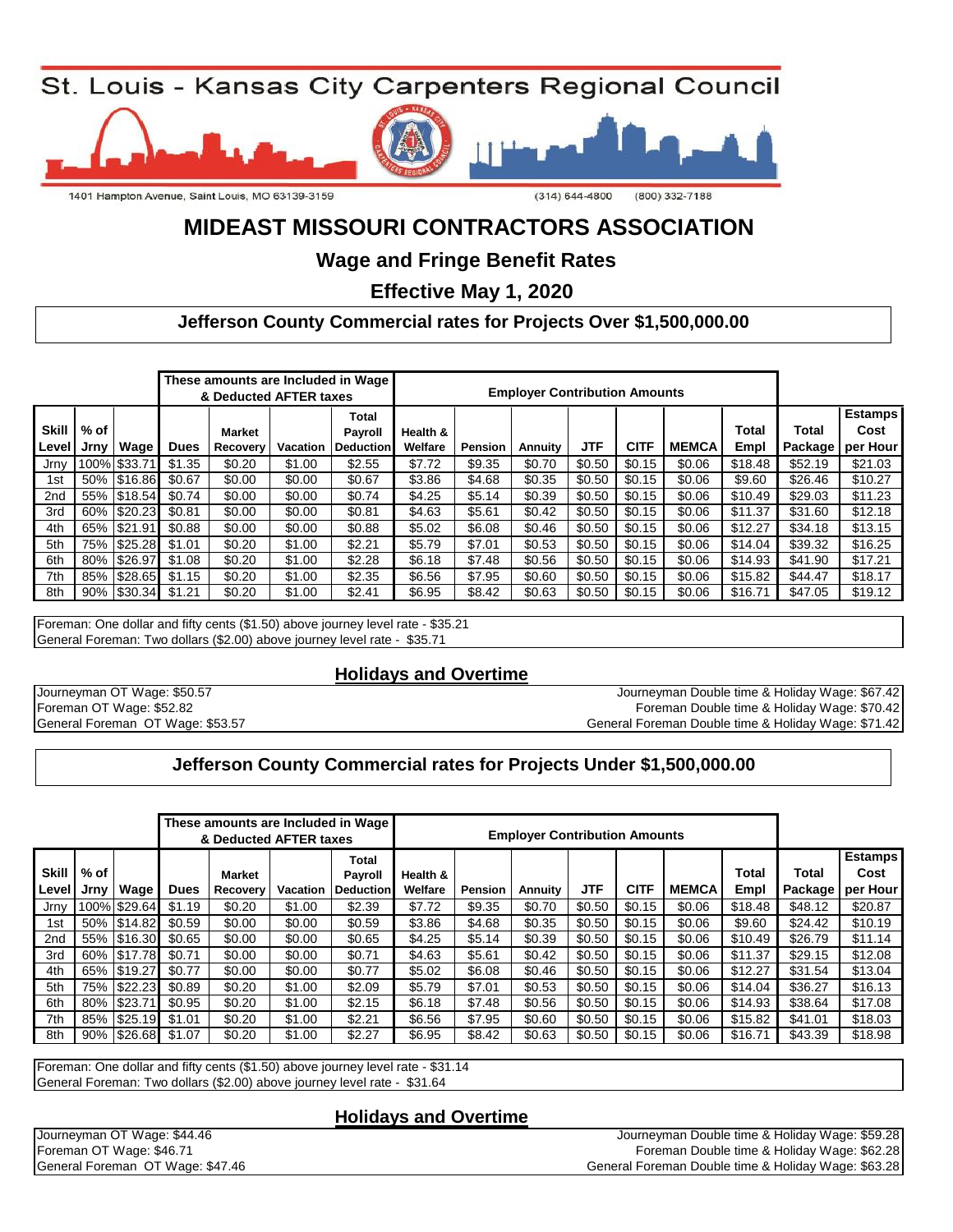

1401 Hampton Avenue, Saint Louis, MO 63139-3159

 $(314) 644 - 4800$  $(800)$  332-7188

# **MIDEAST MISSOURI CONTRACTORS ASSOCIATION**

**Wage and Fringe Benefit Rates** 

 **Effective May 1, 2020**

Jefferson County Commercial wages for work perfomed at any Ameren UE Power Generating Facility and any project with a

|                       |              |         |             |                           | <b>Deducted AFTER taxes</b> | These amounts are Included in Wage & |                     |                | <b>Employer Contribution Amounts</b> |             |             |             |               |         |                                              |
|-----------------------|--------------|---------|-------------|---------------------------|-----------------------------|--------------------------------------|---------------------|----------------|--------------------------------------|-------------|-------------|-------------|---------------|---------|----------------------------------------------|
| <b>Skill</b><br>Level | % of<br>Jrnv | Wage    | <b>Dues</b> | <b>Market</b><br>Recovery | Vacation                    | Total<br>Payroll<br><b>Deduction</b> | Health &<br>Welfare | <b>Pension</b> | Annuity                              | <b>CJTF</b> | <b>CTAF</b> | <b>CITF</b> | Total<br>Empl | Total   | <b>Estamps</b><br>Cost<br>Package   per Hour |
| Jrnv                  | 100%         | \$40.37 | \$1.61      | \$0.20                    | \$1.00                      | \$2.81                               | \$7.72              | \$9.35         | \$0.70                               | \$0.50      | \$0.20      | \$0.15      | \$18.62       | \$58.99 | \$21.43                                      |
| 1st                   | 50%          | \$20.19 | \$0.81      | \$0.00                    | \$0.00                      | \$0.81                               | \$3.86              | \$4.68         | \$0.35                               | \$0.50      | \$0.20      | \$0.15      | \$9.74        | \$29.93 | \$10.55                                      |
| 2 <sub>nd</sub>       | 55%          | \$22.20 | \$0.89      | \$0.00                    | \$0.00                      | \$0.89                               | \$4.25              | \$5.14         | \$0.39                               | \$0.50      | \$0.20      | \$0.15      | \$10.63       | \$32.83 | \$11.52                                      |
| 3rd                   | 60%          | \$24.22 | \$0.97      | \$0.00                    | \$0.00                      | \$0.97                               | \$4.63              | \$5.61         | \$0.42                               | \$0.50      | \$0.20      | \$0.15      | \$11.51       | \$35.73 | \$12.48                                      |
| 4th                   | 65%          | \$26.24 | \$1.05      | \$0.00                    | \$0.00                      | \$1.05                               | \$5.02              | \$6.08         | \$0.46                               | \$0.50      | \$0.20      | \$0.15      | \$12.41       | \$38.65 | \$13.46                                      |
| 5th                   | 75%          | \$30.28 | \$1.21      | \$0.20                    | \$1.00                      | \$2.41                               | \$5.79              | \$7.01         | \$0.53                               | \$0.50      | \$0.20      | \$0.15      | \$14.18       | \$44.46 | \$16.59                                      |
| 6th                   | 80%          | \$32.30 | \$1.29      | \$0.20                    | \$1.00                      | \$2.49                               | \$6.18              | \$7.48         | \$0.56                               | \$0.50      | \$0.20      | \$0.15      | \$15.07       | \$47.37 | \$17.56                                      |
| 7th                   | 85%          | \$34.31 | \$1.37      | \$0.20                    | \$1.00                      | \$2.57                               | \$6.56              | \$7.95         | \$0.60                               | \$0.50      | \$0.20      | \$0.15      | \$15.96       | \$50.27 | \$18.53                                      |
| 8th                   | 90%          | \$36.33 | \$1.45      | \$0.20                    | \$1.00                      | \$2.65                               | \$6.95              | \$8.42         | \$0.63                               | \$0.50      | \$0.20      | \$0.15      | \$16.85       | \$53.18 | \$19.50                                      |

Foreman: One dollar and fifty cents (\$1.50) above journey level rate - \$41.87 General Foreman: Two dollars (\$2.00) above journey level rate - \$42.37

**Holidays and Overtime**

| Journeyman OT Wage: \$60.56      | Journeyman Double time & Holiday Wage: \$80.74      |
|----------------------------------|-----------------------------------------------------|
| Foreman OT Wage: \$62.81         | Foreman Double time & Holiday Wage: \$83.74         |
| General Foreman OT Wage: \$63.56 | General Foreman Double time & Holiday Wage: \$84.74 |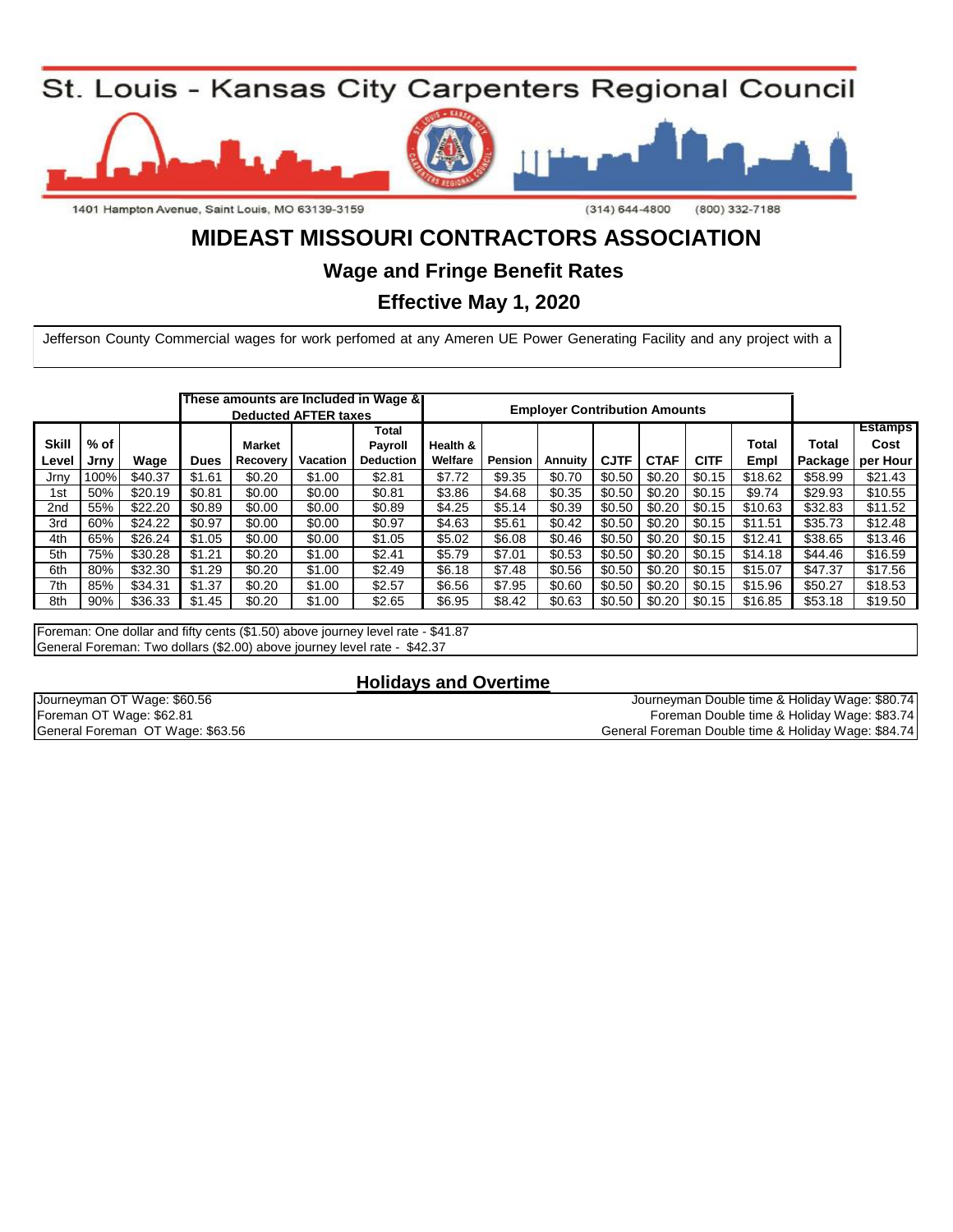

1401 Hampton Avenue, Saint Louis, MO 63139-3159

 $(314) 644 - 4800$  $(800)$  332-7188

## **MIDEAST MISSOURI CONTRACTORS ASSOCIATION**

#### **Wage and Fringe Benefit Rates**

 **Effective May 1, 2020**

Listed below is the schedule for wages and fringe benefits for carpenters and working millwrights in the Missouri workingcounties in the Illinois of: counties of: Commercial wage rates for project **OVER** \$1,500,000.00 Iron, Madison, Perry, Reynolds, Shannon, St. Francois, Ste. Genevieve and Washington Counties:

|                       |              |         |             |                    | <b>Deducted AFTER taxes</b> | These amounts are Included in Wage &     | <b>Employer Contribution Amounts</b> |         |                |                 |                 |              |               |                  |                                    |
|-----------------------|--------------|---------|-------------|--------------------|-----------------------------|------------------------------------------|--------------------------------------|---------|----------------|-----------------|-----------------|--------------|---------------|------------------|------------------------------------|
| <b>Skill</b><br>Level | % of<br>Jrnv | Wage    | <b>Dues</b> | Market<br>Recovery | Vacation                    | <b>Total Payroll</b><br><b>Deduction</b> | Health &<br>Welfare                  | Pension | <b>Annuity</b> | JTF             | <b>CITF</b>     | <b>MEMCA</b> | Total<br>Empl | Total<br>Package | <b>Estamps</b><br>Cost<br>per Hour |
| Jrnv                  | 100%         | \$32.16 | \$1.29      | \$0.20             | \$1.00                      | \$2.49                                   | \$7.72                               | \$9.35  | \$0.70         |                 | $$0.50$ $$0.15$ | \$0.06       | \$18.48       | \$50.64          | \$20.97                            |
| 1st                   | 50%          | \$16.08 | \$0.64      | \$0.00             | \$0.00                      | \$0.64                                   | \$3.86                               | \$4.68  | \$0.35         | $$0.50$ $$0.15$ |                 | \$0.06       | \$9.60        | \$25.68          | \$10.24                            |
| 2nd                   | 55%          | \$17.69 | \$0.71      | \$0.00             | \$0.00                      | \$0.71                                   | \$4.25                               | \$5.14  | \$0.39         | $$0.50$ $$0.15$ |                 | \$0.06       | \$10.49       | \$28.18          | \$11.20                            |
| 3rd                   | 60%          | \$19.30 | \$0.77      | \$0.00             | \$0.00                      | \$0.77                                   | \$4.63                               | \$5.61  | \$0.42         | $$0.50$ $$0.15$ |                 | \$0.06       | \$11.37       | \$30.67          | \$12.14                            |
| 4th                   | 65%          | \$20.90 | \$0.84      | \$0.00             | \$0.00                      | \$0.84                                   | \$5.02                               | \$6.08  | \$0.46         | $$0.50$ \$0.15  |                 | \$0.06       | \$12.27       | \$33.17          | \$13.11                            |
| 5th                   | 75%          | \$24.12 | \$0.96      | \$0.20             | \$1.00                      | \$2.16                                   | \$5.79                               | \$7.01  | \$0.53         | $$0.50$ $$0.15$ |                 | \$0.06       | \$14.04       | \$38.16          | \$16.20                            |
| 6th                   | 80%          | \$25.73 | \$1.03      | \$0.20             | \$1.00                      | \$2.23                                   | \$6.18                               | \$7.48  | \$0.56         |                 | $$0.50$ $$0.15$ | \$0.06       | \$14.93       | \$40.66          | \$17.16                            |
| 7th                   | 85%          | \$27.34 | \$1.09      | \$0.20             | \$1.00                      | \$2.29                                   | \$6.56                               | \$7.95  | \$0.60         |                 | $$0.50$ $$0.15$ | \$0.06       | \$15.82       | \$43.16          | \$18.11                            |
| 8th                   | 90%          | \$28.94 | \$1.16      | \$0.20             | \$1.00                      | \$2.36                                   | \$6.95                               | \$8.42  | \$0.63         | $$0.50$ $$0.15$ |                 | \$0.06       | \$16.71       | \$45.65          | \$19.07                            |

Foreman: One dollar and fifty cents (\$1.50) above journey level rate - \$33.66 General Foreman: Two dollars (\$2.00) above journey level rate - \$34.16

#### **Holidays and Overtime**

General Foreman OT Wage: \$51.24 General Foreman Double time & Holiday Wage: \$68.32 Journeyman OT Wage: \$48.24 Journeyman Double time & Holiday Wage: \$64.32 Foreman OT Wage: \$50.49 Foreman Double time & Holiday Wage: \$67.32

Listed benefits friend friends for the Schedule for the Missouri wages and wage mill wage rates for project UNDER \$1,500,000.00 Iron, Madison, Perry, Reynolds, Shannon, St. Francois, Ste. Genevieve and Washington Counties:

|                       |              |         |             |                    | <b>Deducted AFTER taxes</b> | These amounts are Included in Wage &     | <b>Employer Contribution Amounts</b> |         |         |                 |             |              |               |                  |                                    |
|-----------------------|--------------|---------|-------------|--------------------|-----------------------------|------------------------------------------|--------------------------------------|---------|---------|-----------------|-------------|--------------|---------------|------------------|------------------------------------|
| <b>Skill</b><br>Level | % of<br>Jrny | Wage    | <b>Dues</b> | Market<br>Recovery | <b>Vacation</b>             | <b>Total Payroll</b><br><b>Deduction</b> | Health &<br>Welfare                  | Pension | Annuity | JTF.            | <b>CITF</b> | <b>MEMCA</b> | Total<br>Empl | Total<br>Package | <b>Estamps</b><br>Cost<br>per Hour |
| Jrny                  | 100%         | \$28.64 | \$1.15      | \$0.20             | \$1.00                      | \$2.35                                   | \$7.72                               | \$9.35  | \$0.70  | $$0.50$ $$0.15$ |             | \$0.06       | \$18.48       | \$47.12          | \$20.83                            |
| 1st                   | 50%          | \$14.32 | \$0.57      | \$0.00             | \$0.00                      | \$0.57                                   | \$3.86                               | \$4.68  | \$0.35  | \$0.50 \$0.15   |             | \$0.06       | \$9.60        | \$23.92          | \$10.17                            |
| 2 <sub>nd</sub>       | 55%          | \$15.75 | \$0.63      | \$0.00             | \$0.00                      | \$0.63                                   | \$4.25                               | \$5.14  | \$0.39  | \$0.50 \$0.15   |             | \$0.06       | \$10.49       | \$26.24          | \$11.12                            |
| 3rd                   | 60%          | \$17.18 | \$0.69      | \$0.00             | \$0.00                      | \$0.69                                   | \$4.63                               | \$5.61  | \$0.42  | $$0.50$ $$0.15$ |             | \$0.06       | \$11.37       | \$28.55          | \$12.06                            |
| 4th                   | 65%          | \$18.62 | \$0.74      | \$0.00             | \$0.00                      | \$0.74                                   | \$5.02                               | \$6.08  | \$0.46  | $$0.50$ $$0.15$ |             | \$0.06       | \$12.27       | \$30.89          | \$13.01                            |
| 5th                   | 75%          | \$21.48 | \$0.86      | \$0.20             | \$1.00                      | \$2.06                                   | \$5.79                               | \$7.01  | \$0.53  | $$0.50$ $$0.15$ |             | \$0.06       | \$14.04       | \$35.52          | \$16.10                            |
| 6th                   | 80%          | \$22.91 | \$0.92      | \$0.20             | \$1.00                      | \$2.12                                   | \$6.18                               | \$7.48  | \$0.56  | $$0.50$ $$0.15$ |             | \$0.06       | \$14.93       | \$37.84          | \$17.05                            |
| 7th                   | 85%          | \$24.34 | \$0.97      | \$0.20             | \$1.00                      | \$2.17                                   | \$6.56                               | \$7.95  | \$0.60  | $$0.50$ $$0.15$ |             | \$0.06       | \$15.82       | \$40.16          | \$17.99                            |
| 8th                   | 90%          | \$25.78 | \$1.03      | \$0.20             | \$1.00                      | \$2.23                                   | \$6.95                               | \$8.42  | \$0.63  | $$0.50$ $$0.15$ |             | \$0.06       | \$16.71       | \$42.49          | \$18.94                            |

Foreman: One dollar and fifty cents (\$1.50) above journey level rate - \$30.14 General Foreman: Two dollars (\$2.00) above journey level rate - \$30.64

#### **Holidays and Overtime**

| Journeyman OT Wage: \$42.96      | Journeyman Double time & Holiday Wage: \$57.28      |
|----------------------------------|-----------------------------------------------------|
| Foreman OT Wage: \$45.21         | Foreman Double time & Holiday Wage: \$60.28         |
| General Foreman OT Wage: \$45.96 | General Foreman Double time & Holiday Wage: \$61.28 |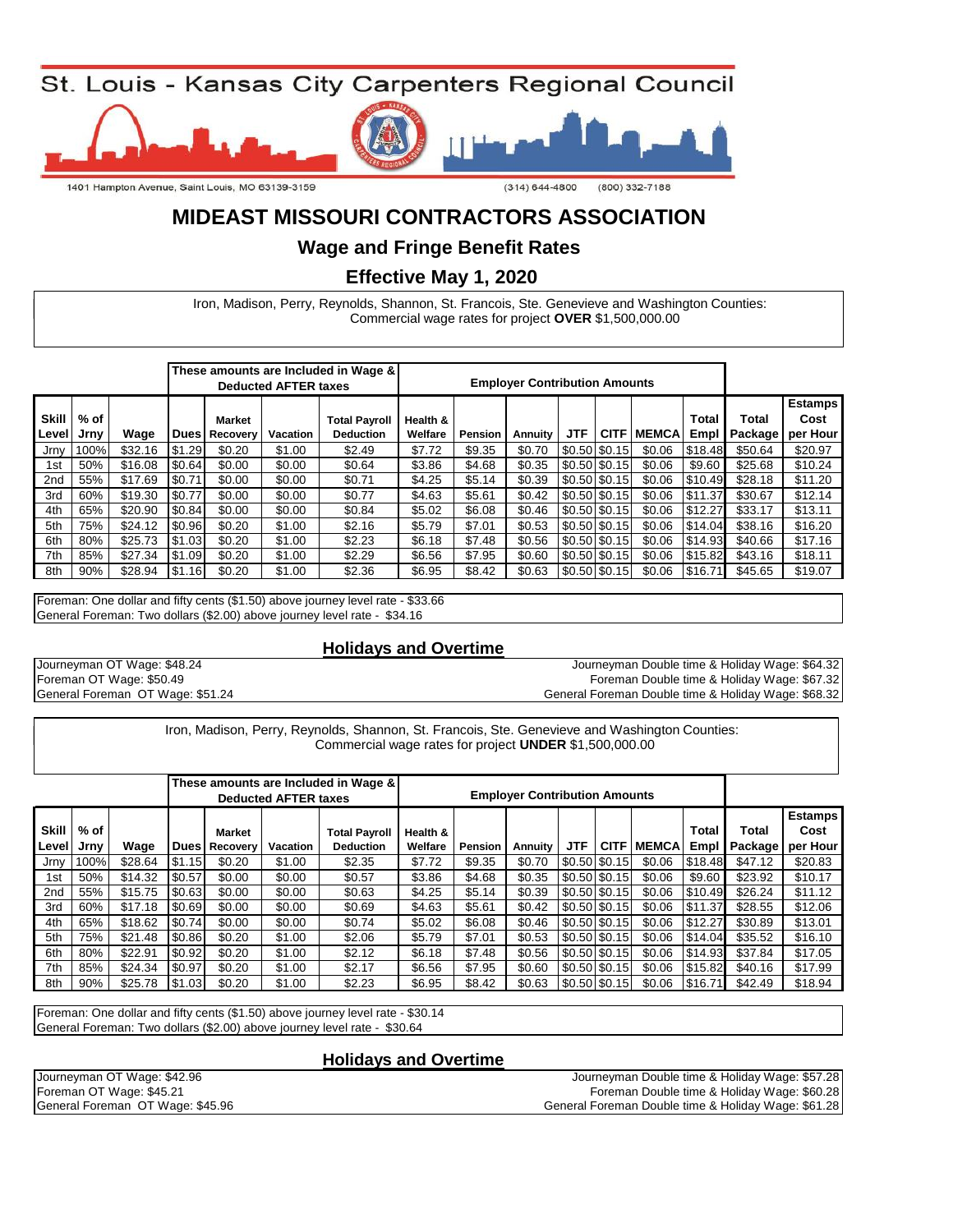

# **MIDEAST MISSOURI CONTRACTORS ASSOCIATION**

## **Wage and Fringe Benefit Rates**

 **Effective May 1, 2020**

project with a total construction cost of \$20,000,000.00 or more is paid at 85% of the current St. Louis Wage Scale Iron, Madison, Perry, Reynolds, Shannon, St. Francois, Ste. Genevieve and Washington Counties Commercial Wage for any

|                       |              |                        |                    | <b>Deducted AFTER taxes</b> | These amounts are Included in Wage &     |                     |         | <b>Employer Contribution Amounts</b> |                  |                                                       |                                                              |                         |                                    |
|-----------------------|--------------|------------------------|--------------------|-----------------------------|------------------------------------------|---------------------|---------|--------------------------------------|------------------|-------------------------------------------------------|--------------------------------------------------------------|-------------------------|------------------------------------|
| <b>Skill</b><br>Level | % of<br>Jrny | Wage   Dues            | Market<br>Recovery | Vacation                    | <b>Total Payroll</b><br><b>Deduction</b> | Health &<br>Welfare | Pension | Annuity                              | <b>CJTF</b> CTAF | <b>CITF</b>                                           | Total<br>Empl                                                | <b>Total</b><br>Package | <b>Estamps</b><br>Cost<br>per Hour |
| Jrnv                  |              | 100% \$34.31 \$1.37    | \$0.20             | \$1.00                      | \$2.57                                   | \$7.72              | \$9.35  | \$0.70                               |                  | $$0.50 \, \times 0.20 \, \times 0.15$                 | \$18.62                                                      | \$52.93                 | \$21.19                            |
| 1st                   | 50%          | \$17.16 \$0.69         | \$0.00             | \$0.00                      | \$0.69                                   | \$3.86              | \$4.68  | \$0.35                               |                  | $$0.50 \, \text{\AA} \, 50.20 \, \text{\AA} \, 50.15$ | \$9.74                                                       | \$26.90                 | \$10.43                            |
| 2 <sub>nd</sub>       | 55%          | \$18.87 \$0.75         | \$0.00             | \$0.00                      | \$0.75                                   | \$4.25              | \$5.14  | \$0.39                               |                  |                                                       | $$0.50$ $$0.20$ $$0.15$ $$10.63$                             | \$29.50                 | \$11.38                            |
| 3rd                   |              | 60%   \$20.59   \$0.82 | \$0.00             | \$0.00                      | \$0.82                                   | \$4.63              | \$5.61  | \$0.42                               |                  |                                                       | \$0.50 \$0.20 \$0.15 \\$11.51                                | \$32.10                 | \$12.33                            |
| 4th                   |              | 65%   \$22.30 \$0.89   | \$0.00             | \$0.00                      | \$0.89                                   | \$5.02              | \$6.08  | \$0.46                               |                  |                                                       | $\vert$ \$0.50 $\vert$ \$0.20 $\vert$ \$0.15 $\vert$ \$12.41 | \$34.71                 | \$13.30                            |
| 5th                   |              | 75%   \$25.73   \$1.03 | \$0.20             | \$1.00                      | \$2.23                                   | \$5.79              | \$7.01  | \$0.53                               |                  |                                                       | \$0.50 \$0.20 \$0.15 \\$14.18                                | \$39.91                 | \$16.41                            |
| 6th                   |              | 80%   \$27.45   \$1.10 | \$0.20             | \$1.00                      | \$2.30                                   | \$6.18              | \$7.48  | \$0.56                               |                  |                                                       | \$0.50 \$0.20 \$0.15 \$15.07                                 | \$42.52                 | \$17.37                            |
| 7th                   |              | 85%   \$29.16 \$1.17   | \$0.20             | \$1.00                      | \$2.37                                   | \$6.56              | \$7.95  | \$0.60                               |                  |                                                       | $$0.50 \, \text{\$}0.20 \, \text{\$}0.15 \, \text{\$}15.96$  | \$45.12                 | \$18.33                            |
| 8th                   |              | 90%   \$30.88   \$1.24 | \$0.20             | \$1.00                      | \$2.44                                   | \$6.95              | \$8.42  | \$0.63                               |                  |                                                       | \$0.50 \$0.20 \$0.15 \$16.85                                 | \$47.73                 | \$19.29                            |

Foreman: One dollar and fifty cents (\$1.50) above journey level rate - \$35.81 General Foreman: Two dollars (\$2.00) above journey level rate - \$36.31

#### **Holidays and Overtime**

Journeyman OT Wage: \$51.47 Foreman OT Wage: \$53.72 General Foreman OT Wage: \$54.47

| Journeyman Double time & Holiday Wage: \$68.62      |
|-----------------------------------------------------|
| Foreman Double time & Holiday Wage: \$71.62         |
| General Foreman Double time & Holiday Wage: \$72.62 |

and Washington will be paid at the current St. Louis Commercial Wage Scale All Millwright work performed in the counties of: Jefferson, Iron, Madison, Perry, Reynolds, Shannon, St. Francois, Ste. Genevieve

|                       |              |                        |                    | <b>Deducted AFTER taxes</b> | These amounts are Included in Wage &     |                     |         | <b>Employer Contribution Amounts</b> |                   |                                                      |                                                              |                         |                                    |
|-----------------------|--------------|------------------------|--------------------|-----------------------------|------------------------------------------|---------------------|---------|--------------------------------------|-------------------|------------------------------------------------------|--------------------------------------------------------------|-------------------------|------------------------------------|
| <b>Skill</b><br>Level | % of<br>Jrnv | Wage Dues              | Market<br>Recovery | Vacation                    | <b>Total Payroll</b><br><b>Deduction</b> | Health &<br>Welfare | Pension | Annuity                              | <b>CJTF CTAFI</b> | <b>CITF</b>                                          | Total<br>Empl                                                | Total<br><b>Package</b> | <b>Estamps</b><br>Cost<br>per Hour |
| Jrny                  |              | 100% \$40.37 \$1.61    | \$0.20             | \$1.00                      | \$2.81                                   | \$7.72              | \$9.35  | \$0.70                               |                   |                                                      | $\vert$ \$0.50 $\vert$ \$0.20 $\vert$ \$0.15 $\vert$ \$18.62 | \$58.99                 | \$21.43                            |
| 1st                   |              | 50%   \$20.19   \$0.81 | \$0.00             | \$0.00                      | \$0.81                                   | \$3.86              | \$4.68  | \$0.35                               |                   | $\vert$ \$0.50 $\vert$ \$0.20 $\vert$ \$0.15 $\vert$ | \$9.74                                                       | \$29.93                 | \$10.55                            |
| 2 <sub>nd</sub>       |              | 55%   \$22.20 \$0.89   | \$0.00             | \$0.00                      | \$0.89                                   | \$4.25              | \$5.14  | \$0.39                               |                   |                                                      | \$0.50 \$0.20 \$0.15 \$10.63                                 | \$32.83                 | \$11.52                            |
| 3rd                   |              | 60%   \$24.22 \$0.97   | \$0.00             | \$0.00                      | \$0.97                                   | \$4.63              | \$5.61  | \$0.42                               |                   |                                                      | \$0.50 \$0.20 \$0.15 \$11.51                                 | \$35.73                 | \$12.48                            |
| 4th                   |              | 65%   \$26.24   \$1.05 | \$0.00             | \$0.00                      | \$1.05                                   | \$5.02              | \$6.08  | \$0.46                               |                   |                                                      | \$0.50 \$0.20 \$0.15 \$12.41                                 | \$38.65                 | \$13.46                            |
| 5th                   |              | 75%   \$30.28   \$1.21 | \$0.20             | \$1.00                      | \$2.41                                   | \$5.79              | \$7.01  | \$0.53                               |                   |                                                      | \$0.50 \$0.20 \$0.15 \\$14.18                                | \$44.46                 | \$16.59                            |
| 6th                   |              | 80%   \$32.30   \$1.29 | \$0.20             | \$1.00                      | \$2.49                                   | \$6.18              | \$7.48  | \$0.56                               |                   |                                                      | $\vert$ \$0.50 $\vert$ \$0.20 $\vert$ \$0.15 $\vert$ \$15.07 | \$47.37                 | \$17.56                            |
| 7th                   |              | 85%   \$34.31   \$1.37 | \$0.20             | \$1.00                      | \$2.57                                   | \$6.56              | \$7.95  | \$0.60                               |                   |                                                      | $$0.50 \, \text{\$}0.20 \, \text{\$}0.15 \, \text{\$}15.96$  | \$50.27                 | \$18.53                            |
| 8th                   |              | 90%   \$36.33 \$1.45   | \$0.20             | \$1.00                      | \$2.65                                   | \$6.95              | \$8.42  | \$0.63                               |                   |                                                      | $$0.50 \, \text{\$}0.20 \, \text{\$}0.15 \, \text{\$}16.85$  | \$53.18                 | \$19.50                            |

Foreman: One dollar and fifty cents (\$1.50) above journey level rate - \$41.87 General Foreman: Two dollars (\$2.00) above journey level rate - \$42.37

#### **Holidays and Overtime**

General Foreman OT Wage: \$63.56 General Foreman Double time & Holiday Wage: \$84.74 Journeyman OT Wage: \$60.56 Journeyman Double time & Holiday Wage: \$80.74 Foreman OT Wage: \$62.81 Foreman Double time & Holiday Wage: \$83.74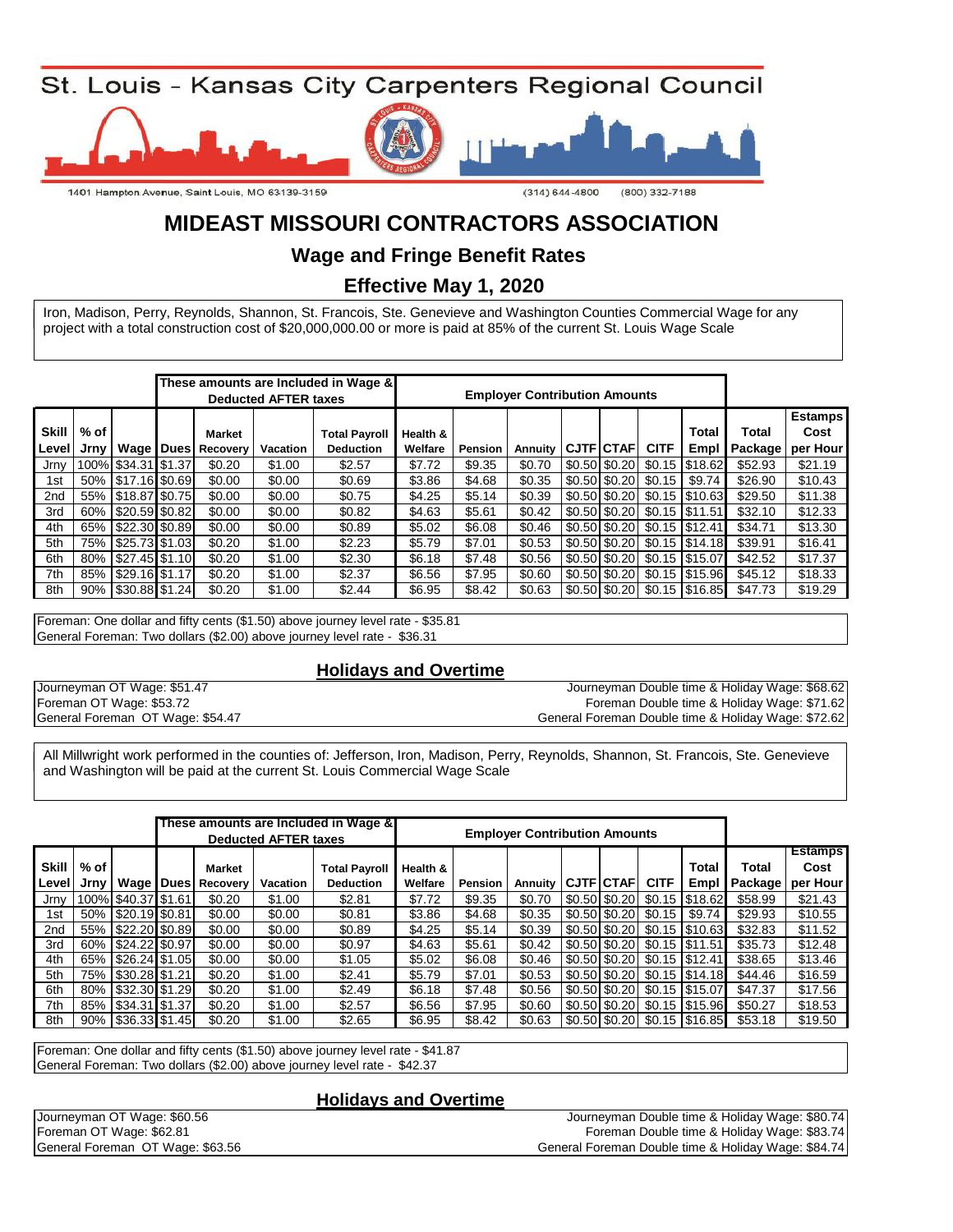

# **MIDEAST MISSOURI CONTRACTORS ASSOCIATION**

**Wage and Fringe Benefit Rates** 

### **Effective May 1, 2020 - POWERHOUSE**

Effective May 1, 2018, the minimum journeyman wage rate payable to all carpenters and millwrights performing work at a powerhouse or power generating station shall be thirty dollars (\$30.00) per hour, in all areas where the local area commercial wage rate specified in the applicable Addendum is lower than thirty dollars (\$30.00), plus the negotiated fringe benefit package prescribed in the applicable Addendum. Future increases will be at the negotiated annual wage increase effective each May through the duration of the Agreement.

|                       |              |                        |                                     | These amounts are Included in<br><b>Wage &amp; Deducted AFTER taxes</b> |                                      |                     |         | <b>Employer Contribution Amounts</b> |                                |                 |               |                 |              |                                              |
|-----------------------|--------------|------------------------|-------------------------------------|-------------------------------------------------------------------------|--------------------------------------|---------------------|---------|--------------------------------------|--------------------------------|-----------------|---------------|-----------------|--------------|----------------------------------------------|
| <b>Skill</b><br>Level | % of<br>Jrnv |                        | Market<br><b>Wage Dues Recovery</b> | Vacation                                                                | Total<br>Payroll<br><b>Deduction</b> | Health &<br>Welfare | Pension | Annuity                              | <b>JTF</b>                     | <b>CITF</b>     | <b>MEMCAL</b> | Total<br>Empl I | <b>Total</b> | <b>Estamps</b><br>Cost<br>Package   per Hour |
| Jrnv                  |              | 100% \$30.89 \$1.24    | \$0.20                              | \$1.00                                                                  | \$2.44                               | \$7.72              | \$9.35  | \$0.70                               |                                | $$0.50$ $$0.15$ |               | \$0.06 \$18.48  | \$49.37      | \$20.92                                      |
| 1st                   |              | 50%   \$15.45   \$0.62 | \$0.00                              | \$0.00                                                                  | \$0.62                               | \$3.86              | \$4.68  | \$0.35                               | $$0.50$ $$0.15$                |                 | \$0.06        | \$9.60          | \$25.05      | \$10.22                                      |
| 2nd                   | 55%          | \$16.99 \$0.68         | \$0.00                              | \$0.00                                                                  | \$0.68                               | \$4.25              | \$5.14  | \$0.39                               |                                | $$0.50$ $$0.15$ |               | \$0.06 \$10.49  | \$27.48      | \$11.17                                      |
| 3rd                   |              | 60%   \$18.53 \$0.74   | \$0.00                              | \$0.00                                                                  | \$0.74                               | \$4.63              | \$5.61  | \$0.42                               | \$0.50 \$0.15                  |                 |               | \$0.06 \$11.37  | \$29.90      | \$12.11                                      |
| 4th                   | 65%          | \$20.08 \$0.80         | \$0.00                              | \$0.00                                                                  | \$0.80                               | \$5.02              | \$6.08  | \$0.46                               | \$0.50 \$0.15                  |                 |               | \$0.06 \$12.27  | \$32.35      | \$13.07                                      |
| 5th                   | 75%          | \$23.17 \$0.93         | \$0.20                              | \$1.00                                                                  | \$2.13                               | \$5.79              | \$7.01  | \$0.53                               | $$0.50 \, \text{\AA} \, 50.15$ |                 |               | \$0.06 \$14.04  | \$37.21      | \$16.17                                      |
| 6th                   | 80%          | \$24.71 \$0.99         | \$0.20                              | \$1.00                                                                  | \$2.19                               | \$6.18              | \$7.48  | \$0.56                               |                                | $$0.50$ $$0.15$ |               | \$0.06 \$14.93  | \$39.64      | \$17.12                                      |
| 7th                   | 85%          | \$26.26 \$1.05         | \$0.20                              | \$1.00                                                                  | \$2.25                               | \$6.56              | \$7.95  | \$0.60                               |                                | $$0.50$ $$0.15$ |               | \$0.06 \$15.82  | \$42.08      | \$18.07                                      |
| 8th                   | 90%          | $$27.80$ $$1.11$       | \$0.20                              | \$1.00                                                                  | \$2.31                               | \$6.95              | \$8.42  | \$0.63                               |                                | $$0.50$ $$0.15$ |               | \$0.06 \$16.71  | \$44.51      | \$19.02                                      |

Foreman: One dollar and fifty cents \$(1.50) per hour above journeyman rate - \$32.39 General Foreman:Two dollars (\$2.00) per hour above journey level rate - \$32.89

#### **Holidays and Overtime**

| Journeyman OT Wage: \$46.34      | Journeyman Double time & Holiday Wage: \$61.78      |
|----------------------------------|-----------------------------------------------------|
| Foreman OT Wage: \$48.59         | Foreman Double time & Holiday Wage: \$64.78         |
| General Foreman OT Wage: \$49.34 | General Foreman Double time & Holiday Wage: \$65.78 |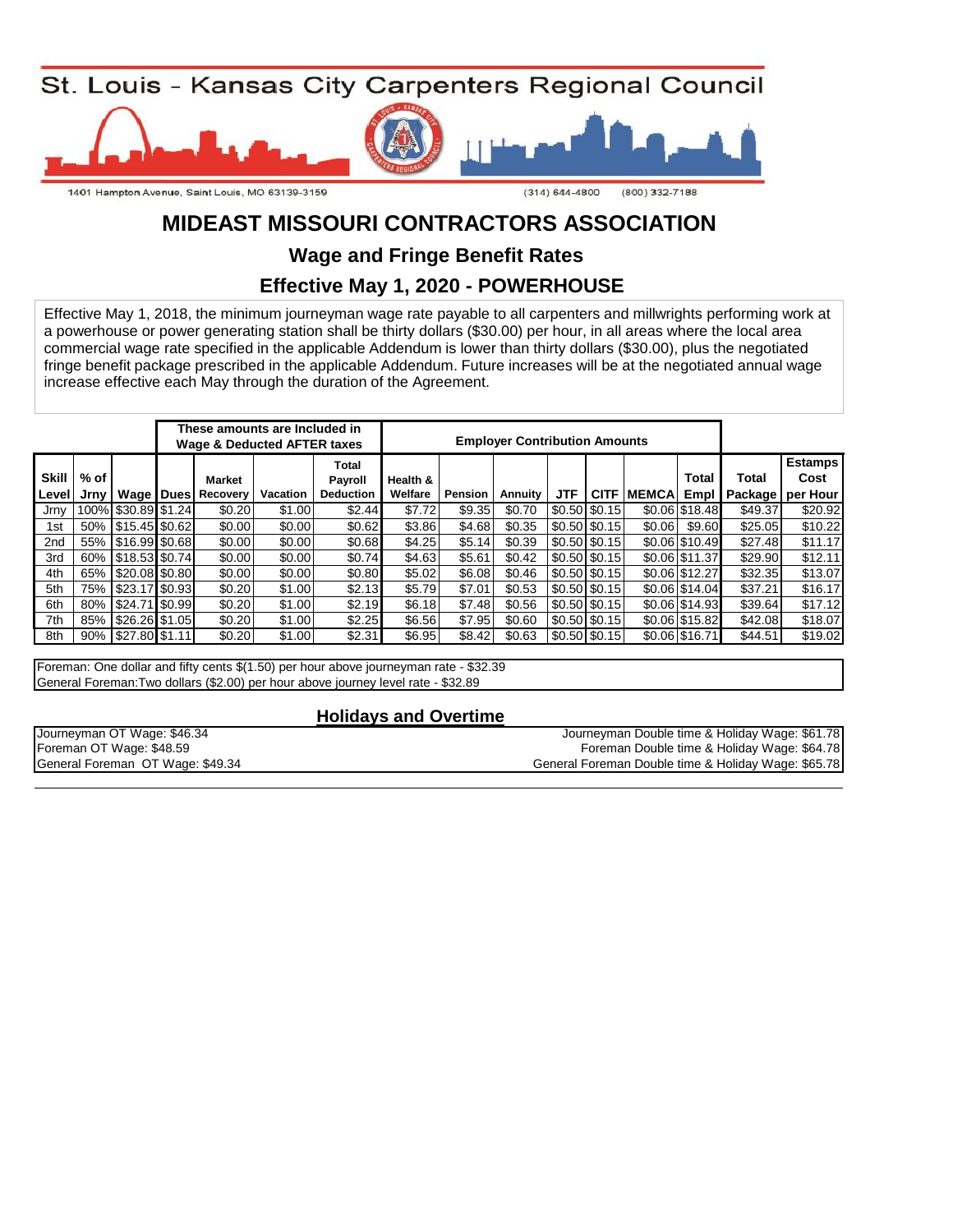St. Louis - Kansas City Carpenters Regional Council



# **MIDEAST MISSOURI CONTRACTORS ASSOCIATION**

**Wage and Fringe Benefit Rates** 

 **Effective May 1, 2020 - Residential**

### **Jefferson & St. Francois Counties**

|                |                |                        |          |                           | <b>Deducted AFTER taxes</b> | These amounts are Included in Wage &     | <b>Employer Contribution Amounts</b> |                |         |            |                 |              |               |                  |                                    |
|----------------|----------------|------------------------|----------|---------------------------|-----------------------------|------------------------------------------|--------------------------------------|----------------|---------|------------|-----------------|--------------|---------------|------------------|------------------------------------|
| Skill<br>Level | $%$ of<br>Jrny | Wage I                 | l Dues I | <b>Market</b><br>Recovery | <b>Vacation</b>             | <b>Total Payroll</b><br><b>Deduction</b> | Health &<br>Welfare                  | <b>Pension</b> | Annuity | <b>JTF</b> | <b>CITF</b>     | <b>MEMCA</b> | Total<br>Empl | Total<br>Package | <b>Estamps</b><br>Cost<br>per Hour |
| Jrnv           |                | 100% \$25.78 \$1.03    |          | \$0.20                    | \$1.00                      | \$2.23                                   | \$7.72                               | \$9.35         | \$0.70  |            | \$0.50 \$0.15   | \$0.06       | \$18.48       | \$44.26          | \$20.71                            |
| 1st            |                | 50%   \$12.89 \$0.52   |          | \$0.00                    | \$0.00                      | \$0.52                                   | \$3.86                               | \$4.68         | \$0.35  |            | \$0.50 \$0.15   | \$0.06       | \$9.60        | \$22.49          | \$10.12                            |
| 2nd            |                | 55%   \$14.18 \$0.57   |          | \$0.00                    | \$0.00                      | \$0.57                                   | \$4.25                               | \$5.14         | \$0.39  |            | \$0.50 \$0.15   | \$0.06       | \$10.49       | \$24.67          | \$11.06                            |
| 3rd            |                | 60%   \$15.47 \$0.62   |          | \$0.00                    | \$0.00                      | \$0.62                                   | \$4.63                               | \$5.61         | \$0.42  |            | \$0.50 \$0.15   | \$0.06       | \$11.37       | \$26.84          | \$11.99                            |
| 4th            |                | 65%   \$16.76   \$0.67 |          | \$0.00                    | \$0.00                      | \$0.67                                   | \$5.02                               | \$6.08         | \$0.46  |            | $$0.50$ $$0.15$ | \$0.06       | \$12.27       | \$29.03          | \$12.94                            |
| 5th            |                | 75%   \$19.34   \$0.77 |          | \$0.20                    | \$1.00                      | \$1.97                                   | \$5.79                               | \$7.01         | \$0.53  |            | \$0.50 \$0.15   | \$0.06       | \$14.04       | \$33.38          | \$16.01                            |
| 6th            |                | 80% \$20.62 \$0.82     |          | \$0.20                    | \$1.00                      | \$2.02                                   | \$6.18                               | \$7.48         | \$0.56  |            | \$0.50 \$0.15   | \$0.06       | \$14.93       | \$35.55          | \$16.95                            |
| 7th            |                | 85%   \$21.91   \$0.88 |          | \$0.20                    | \$1.00                      | \$2.08                                   | \$6.56                               | \$7.95         | \$0.60  |            | \$0.50 \$0.15   | \$0.06       | \$15.82       | \$37.73          | \$17.90                            |
| 8th            |                | 90%   \$23.20 \$0.93   |          | \$0.20                    | \$1.00                      | \$2.13                                   | \$6.95                               | \$8.42         | \$0.63  |            | $$0.50$ $$0.15$ | \$0.06       | \$16.71       | \$39.91          | \$18.84                            |

Foreman: Ninety cents (\$.90) per hour above journey level rate - \$26.68 General Foreman: One dollar and thirty cents (\$1.30) per hour above journey level rate - \$27.08

### Iron, Madison, Reynolds, Shannon and Washington Counties

|                       |                |                        |                    | <b>Deducted AFTER taxes</b> | These amounts are Included in Wage &     | <b>Employer Contribution Amounts</b> |                |         |            |                 |              |               |                         |                                    |
|-----------------------|----------------|------------------------|--------------------|-----------------------------|------------------------------------------|--------------------------------------|----------------|---------|------------|-----------------|--------------|---------------|-------------------------|------------------------------------|
| <b>Skill</b><br>Level | $%$ of<br>Jrnv | Wage   Dues            | Market<br>Recovery | <b>Vacation</b>             | <b>Total Payroll</b><br><b>Deduction</b> | Health &<br>Welfare                  | <b>Pension</b> | Annuity | <b>JTF</b> | <b>CITF</b>     | <b>MEMCA</b> | Total<br>Empl | Total<br><b>Package</b> | <b>Estamps</b><br>Cost<br>per Hour |
| Jrny                  |                | 100% \$24.43 \$0.98    | \$0.20             | \$1.00                      | \$2.18                                   | \$7.72                               | \$9.35         | \$0.70  |            | \$0.50 \$0.15   | \$0.06       | \$18.48       | \$42.91                 | \$20.66                            |
| 1st                   |                | 50% 512.22 \$0.49      | \$0.00             | \$0.00                      | \$0.49                                   | \$3.86                               | \$4.68         | \$0.35  |            | \$0.50 \$0.15   | \$0.06       | \$9.60        | \$21.82                 | \$10.09                            |
| 2nd                   |                | 55% 513.44 \$0.54      | \$0.00             | \$0.00                      | \$0.54                                   | \$4.25                               | \$5.14         | \$0.39  |            | $$0.50$ $$0.15$ | \$0.06       | \$10.49       | \$23.93                 | \$11.03                            |
| 3rd                   |                | 60% 514.66 \$0.59      | \$0.00             | \$0.00                      | \$0.59                                   | \$4.63                               | \$5.61         | \$0.42  |            | $$0.50$ $$0.15$ | \$0.06       | \$11.37       | \$26.03                 | \$11.96                            |
| 4th                   |                | 65%   \$15.88 \$0.64   | \$0.00             | \$0.00                      | \$0.64                                   | \$5.02                               | \$6.08         | \$0.46  |            | $$0.50$ $$0.15$ | \$0.06       | \$12.27       | \$28.15                 | \$12.91                            |
| 5th                   |                | 75%   \$18.32 \$0.73   | \$0.20             | \$1.00                      | \$1.93                                   | \$5.79                               | \$7.01         | \$0.53  |            | \$0.50 \$0.15   | \$0.06       | \$14.04       | \$32.36                 | \$15.97                            |
| 6th                   |                | 80%   \$19.54   \$0.78 | \$0.20             | \$1.00                      | \$1.98                                   | \$6.18                               | \$7.48         | \$0.56  |            | \$0.50 \$0.15   | \$0.06       | \$14.93       | \$34.47                 | \$16.91                            |
| 7th                   |                | 85% S20.77 \$0.83      | \$0.20             | \$1.00                      | \$2.03                                   | \$6.56                               | \$7.95         | \$0.60  |            | \$0.50 \$0.15   | \$0.06       | \$15.82       | \$36.59                 | \$17.85                            |
| 8th                   |                | 90%   \$21.99   \$0.88 | \$0.20             | \$1.00                      | \$2.08                                   | \$6.95                               | \$8.42         | \$0.63  |            | $$0.50$ \$0.15  | \$0.06       | \$16.71       | \$38.70                 | \$18.79                            |

Foreman: Ninety cents (\$.90) per hour above journey level rate - \$25.33

General Foreman: One dollar and thirty cents (\$1.30) per hour above journey level rate - \$25.73